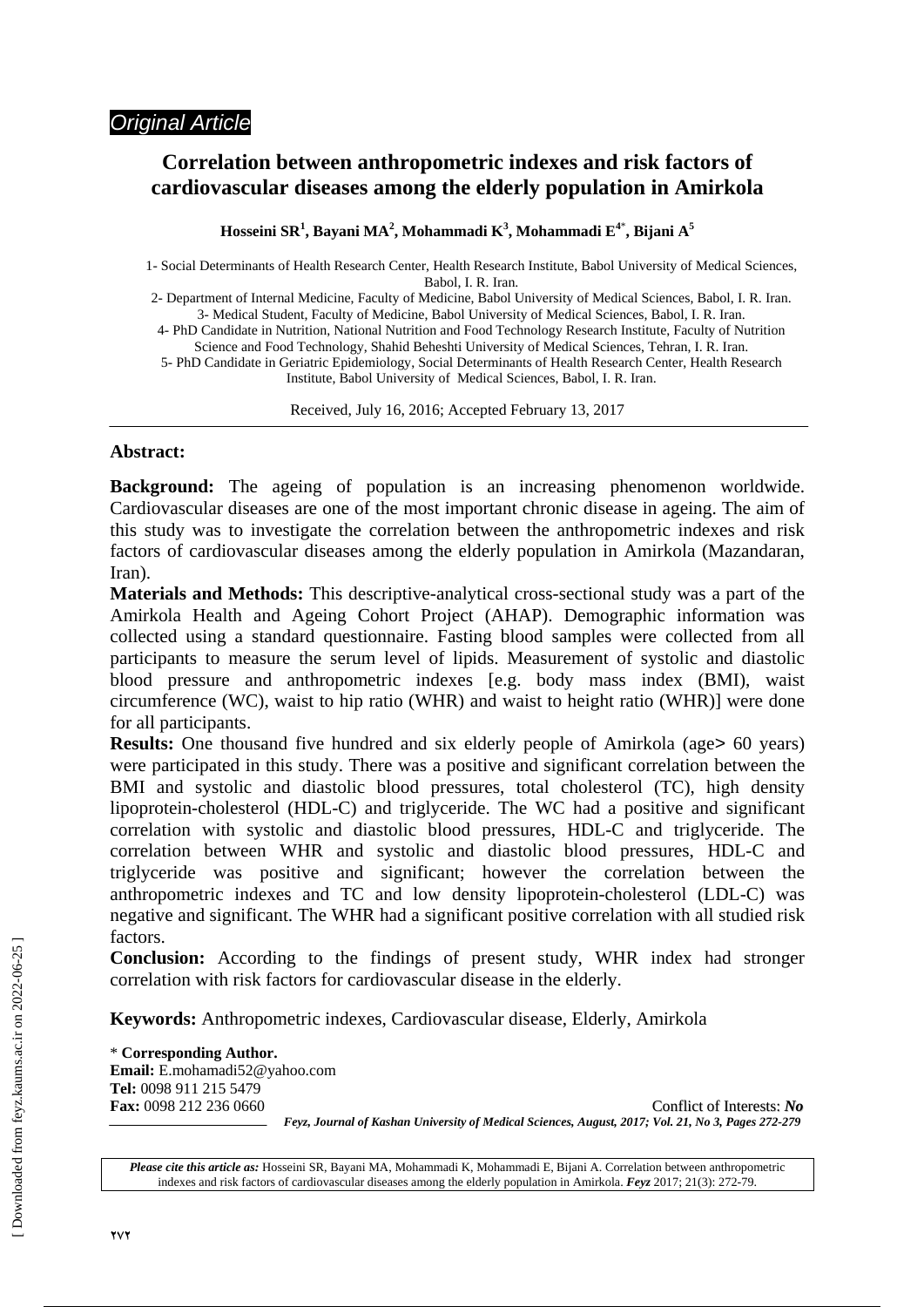# **همبستگي شاخصهاي آنتروپومتري و عوامل خطر بيماريهاي قلبي-عروقي در سالمندان شهر اميركلا**

1 **سيدرضا حسيني** 2 **، محمدعلي بياني** 3 **، كامران محمدي**  $*\star$ **، الهه محمدي** <sup>5</sup>**، علي بيژني**

**خلاصه:** 

**سابقه و هدف:** سالخوردگی جمعیت یک یدیده روبهافزایش در جهان میباشد. بیماریهای قلبی-عروقی از مهمترین بیمـاریهـای مــزمن دوران سالمندی میباشند. هدف این مطالعه بررسی همبستگی شاخص۵مای آنتروپومتری و عوامـل خطـر بیمــاریهــای قلبــی-عروقــی در **سالمندان شهر اميركلا بوده است.** 

<mark>مواد و روش&:</mark> مطالعه حاضر یک مطالعه تحلیلی مقطعی و بخشی از طرح کوهورت با عنوان بررسی وضعیت سلامت سالمندان شهر **اميركلا** (AHAP; Project Ageing and Health Amirkola (**ميباشد. جمعآوري اطلاعات دموگرافيك بهوسيله پرسشنامه صورت** گرفت. نمونه خون ناشتا از تمامی افراد شرکتکننده جهت سنجش سطح لیپیدهای سرم گرفته شد. فشار خون سیستولی و دیاستولی و شاخصهای آنترویومتری شامل نمایه توده بدن (BMI)، دور کمر (WC)، نسبت دور کمر به دور باسن (WHR) و نسبت دور کمر به قد **(**WHtR **(اندازهگيري شد.** 

نقایج: در این مطالعه ۱۵۰۶ نفر از سالمندان ۶۰ ساله و بالاتر شهر امیرکلا شرکت داشتند. بین BMI و فشار خون سیســتولی و دیاســتولی، کلسترول تام. لیپوپروتئین با چگالی بالا (HDL-C) و تری گلیسرید ارتباط مثبت و معنیدار وجود داشت. شاخص WC نیز با فشــارخون سیستولی، دیاستولی، HDL-C و تریگلیسرید همبستگی مثبت و معنیدار داشــت. همبســتگی میــان WHR و فشــار خــون سیســتولی و دیاستولی، HDL-C و تری گلیسرید مثبت و معنی دار بود و ارتباط میان این شاخص با کلسترول تام و لیپویروتئین با چگالی کم (-LDL C**(، منفي و معنيدار بود.** WHtR **با تمامي عوامل خطر مورد بررسي، ارتباط مثبت و معنيدار داشت.** 

نتیجه گیری: بر اساس یافتههای مطالعه حاضر، شاخص WHtR همبستگی بیشتری با عوامل خطر بیماریهای قلبی-عروقی در سـالمندان **شهر اميركلا داشت.** 

**واژگانكليدي: شاخصهاي آنتروپومتري، بيماري قلبي-عروقي، سالمندان، اميركلا** 

— دو ماهنامه علمی– پژوهشی فیض، دوره بیست و یکم، شماره ۳، مرداد و شهریور ۱۳۹۶. صفحات ۲۷۹–۲۷۲

#### **مقدمه**

**پيري تغييرات فيزيولوژيك پيشرونده و غيرقابل برگشت است كه منجر به كاهش توانايي جسمي و رواني در فرد ميگردد [1]. در بسياري از كشورهاي توسعهيافته، افراد بالاي 65 سال سالمند در نظر گرفته ميشوند، درحاليكه در برخي ديگر از جوامع به افراد 60 ساله و بالاتر سالمند گفته ميشود؛ بااينحال، لزوما سالمندي تقويمي با سالمندي فيزيولوژيك يكسان نيست [1].** 

**استاد، مركزتحقيقات عوامل اجتماعي مؤثر بر سلامت، دانشگاه علوم پزشكي بابل <sup>1</sup> استاديار، گروه داخلي، دانشكده پزشكي، دانشگاه علوم پزشكي بابل <sup>2</sup> دانشجوي پزشكي، دانشكده پزشكي، دانشگاه علوم پزشكي بابل <sup>3</sup> دانشجوي دكتراي تغذيه، انستيتو تحقيقات تغذيهاي و صنايع غذايي كشور، <sup>4</sup> دانشكده علوم تغذيه و صنايع غذايي، دانشگاه علوم پزشكي شهيد بهشتي دانشجوي دكتراي پژوهشي اپيدميولوژي سالمندي، مركز تحقيقات عوامل <sup>5</sup> اجتماعي مؤثر بر سلامت، دانشگاه علوم پزشكي بابل** 

#### \* نشاني نويسنده مسئول:

**تهران، شهرك قدس، كوچه شهيد حافظي، انستيتو تحقيقات تغذيه اي و صنايع غذايي كشور** 

تلفن: **09112155479** دورنويس: **22360660 021**  E.mohamadi52@yahoo.com :الكترونيك پست

تاريخ دريافت: **95/4/26** تاريخ پذيرش نهايي: **95/11/25** 

**امروزه دسترسي بهتر به مراقبتهاي بهداشتي و كاهش مواليد، سبب افزايش جمعيت سالمندان در جهان و ايران شده است. در حال حاضر بيش از 5 ميليون نفر از ايرانيان در سنين سالمندي به- سر ميبرند [2]. بيماريهاي مزمن مانند پرفشاري خون، ديابت، بيماريهاي قلبي عروقي، پوكي استخوان، افسردگي و آلزايمر از مهمترين عوارض دوران سالمندي ميباشند [2]. نتايج پژوهشها نشان ميدهد عامل 46 درصد مرگوميرها در ايران بيماريهاي قلبي-عروقي ميباشد كه بيشتر افراد سالمند را درگير ميكند [3]. همچنين، اين بيماري هزينه اقتصادي قابل توجهي را به سيستم بهداشتي تحميل ميكند [3]. چاقي از مهمترين عوامل خطر بيماريهاي قلبي-عروقي و از عمدهترين مشكلات بهداشتي در جهان ميباشد [4]. نمايه توده بدن** (BMI; index mass Body( **با بروز بسياري از بيماريهاي مزمن در ارتباط است [4]. ميزان مرگومير ناشي از بيماريهاي قلبي-عروقي در زنان و مردان چاق سه برابر ساير افراد ميباشد [5]؛ بااينوجود، برخي از پژوهشها پيشنهاد ميكنند الگوي توزيع چربي در بدن كه با شاخصهايي از جمله اندازه دور كمر (**WC; circumference Waist(**، نسبت**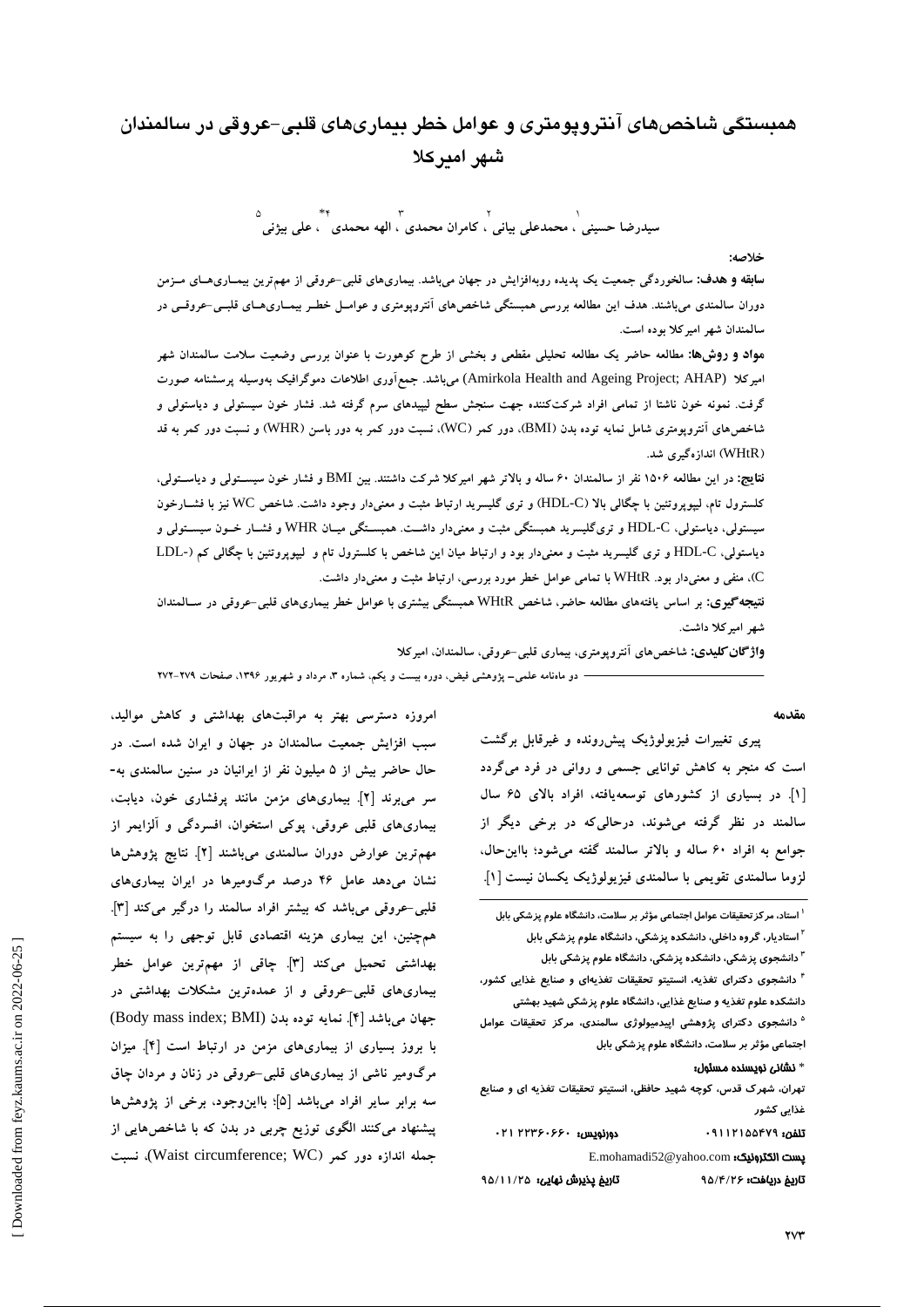**دور كمر به دور باسن (**WHR; ratio hip to Waist (**و نسبت دور كمر به قد (**WHtR; ratio height to Waist (**سنجيده مي- شود، معيار مناسبتري در مقايسه با چاقي عمومي بدن براي پيش- بيني پيامدهاي ناشي از چاقي ميباشد [6]. پرفشاري خون و اختلالات ليپيدي جزء ساير عوامل خطر بيماريهاي قلبي-عروقي بهشمار ميآيند. درمان پرفشاري خون حتي در موارد خفيف، سبب افزايش طول عمر سالمندان ميشود و عوارض قلبي عروقي را در آنان ميكاهد [7]. در تمامي نژادها و در بيشتر گروههاي سني بين** BMI **و پرفشاري خون رابطه مثبت و قوي وجود دارد. مطالعات نشان دادهاند كاهش وزن در افراد چاق ميتواند بهطور چشمگيري ميزان فشار خون و همچنين سطح ليپيدهاي خون را در آنان كاهش دهد [8]. باتوجه به شيوع بالاي بيماريهاي قلبي-عروقي در سالمندان، شناسايي هرچه بهتر عوامل خطر اين بيماري و بررسي ارتباط اين عوامل با يكديگر نقش مهمي در شناسايي افراد در معرض خطر دارد. استفاده از شاخصهاي آنتروپومتري ميتواند بهعنوان روشي ساده، ارزان و غيرتهاجمي جهت پيشبيني خطر بيماريهاي مزمن در مطالعات اپيدميولوژيك مدنظر قرار گيرد؛ با- اينوجود، هنوز مشخص نميباشد كه كداميك از اين اندازهگيري- ها شاخص مناسبتري جهت تعيين خطر بيماريهاي قلبي-عروقي ميباشد. بيشتر مطالعات انجام شده در اين خصوص مربوط به كشورهاي توسعه يافته است و اطلاعات موجود در كشورهاي در حال توسعه و بهخصوص در جمعيت سالمندان محدود ميباشد. در يكي از جديدترين مطالعات** Ferre-Guasch **و همكارانش گزارش كردهاند كه** WC **و** WHtR **از قدرت يكساني در پيش- بيني خطر بيماريهاي قلبي-عروقي در سالمندان برخوردارند [9]. اين درحالياستكه نتايج پژوهش** Gelber **و همكاران نشان داد شاخص** WHtR **بيشترين همبستگي را با تمامي عوامل خطر مورد بررسي در سالمندان دارد [10]. مطالعه حاضر با هدف بررسي همبستگي شاخصهاي آنتروپومتري و عوامل خطر بيماريهاي قلبي-عروقي در سالمندان شهر اميركلا طراحي گرديده است.** 

#### **مواد و روشها**

**روش مطالعه، جامعه و نمونه مورد بررسي** 

**مطالعه حاضر يك مطالعه تحليلـي-مقطعـي و بخشـي از طرح كوهورت با عنوان "بررسي وضعيت سلامت سالمندان شـهر امير كلا (**AHAP **"(ميباشد كه از سال 1390 روي تمامي افـراد 60 ساله و بالاتر شهر اميركلا در حال انجـام اسـت [11]. اميـركلا شهر كوچكي بين شهرستان بابل و بابلسر با جمعيت شهري حـدود 26000 نفر ميباشد كه حدود 2000 نفر از جمعيـت ايـن شـهر را**

**افراد بالاي 60 سال تشـكيل مـيدهنـد [12]. معيارهـاي ورود بـه مطالعه سن 60 سال و بالاتر، سكونت در شهر اميـركلا و رضـايت جهت شركت در مطالعه درنظر گرفته شد و عدم وجود اطلاعـات كافي از جمله اندازهگيريهاي تنسنجي افراد بهعنوان معيار خروج درنظر گرفته شد. از مجموع 2234 نفر سـالمند 60 سـاله و بـالاتر شهر اميركلا، تعداد 1506 نفر واجد شرايط ورود به مطالعه حاضـر بودند.** 

### **نحوه جمعآوري اطلاعات**

**شهر اميركلا داراي دو مركز بهداشتي درماني ميباشد كه ليست افراد سالمند اين شهر و آدرس آنها در اين مراكـز موجـود ميباشد. اطلاعات مورد نياز بهوسيله پرسشنامه استاندارد مشتمل بر 32 سوال در دو بخش جمـعآوري گرديـد. قسـمت اول شـامل 5 سوال در زمينه مشخصات دموگرافيك افراد از جمله سن، وضعيت تأهل، ميزان تحصيلات، وضعيت شغلي، سيگار كشيدن و غيره بود كه توسط افراد آموزش ديده و مصـاحبه بـا فـرد سـالمند يـا در صورت لزوم مصاحبه با نزديكان مطلع وي جمعآوري شد. قسمت دوم پرسشنامه حاوي 27 سوال در رابطه با بيماريهـاي مـزمن در قالب سؤالات بسته و بلي-خير بود. روش تشخيص اين بيماريهـا بهصورت خوداظهاري و براساس نسخه پزشك بوده است. در اين مطالعه اندازهگيري فشار خون بـا اسـتفاده از دسـتگاه فشارسـنج** OMRON **مدل** Intelligence 3M **در حالت خوابيده و ايستاده به روش استاندارد انجام شـد [13]. پرفشـاري خـون بـهصـورت ميانگين فشار خون سيستولي بيشتر يا مسـاوي** mmHg **140 و يـا فشارخون دياستولي بيشتر يا مساوي** mmHg **90 تعريف شد [14]. وزن افراد با استفاده از ترازوي ديجيتال سكا بـا حـداقل لبـاس و بدون كفش و با دقت 0/1 كيلوگرم و قد آنها به كمك قدسـنج بـا دقت 0/5 سانتيمتر اندازهگيري شد. محاسبه** BMI **از طريق رابطه** ( **قد/** (kg (**وزن=**BMI **صـورت گرفـت. انـدازه دور كمـر** 2m( **(**WC (**افراد با اندازهگيري باريكترين ناحيه مابين آخرين دنـده و ستيغ خاصرهاي و اندازه دور باسن با انـدازهگيـري دور اسـتخوان لگن در بزرگترين ناحيه و به كمك متر نـواري غيرقابـل ارتجـاع تعيين شد.** WC **بيشتر از 88 سانتيمتـر در زنـان و بيشـتر از 101 سانتيمتر در مردان بهعنوان چاقي شكمي درنظر گرفتـه شـد [15].** WHR=WC (cm) /HiC (cm) **رابطـه از** WHR **محاسبه براي استفاده شد.** WHR **بيشتر از 0/8 در زنان و بيشتر از 1 در مـردان بهعنوان چاقي شكمي درنظر گرفته شد [14]. شاخص** WHtR **بـا بـهدسـت** WHtR=WC(cm)/Height(cm) **فرمـول از استفاده آمد. مقدار** WHtR **بيشتر از 0/5 هـم در زنـان و هـم در مـردان،**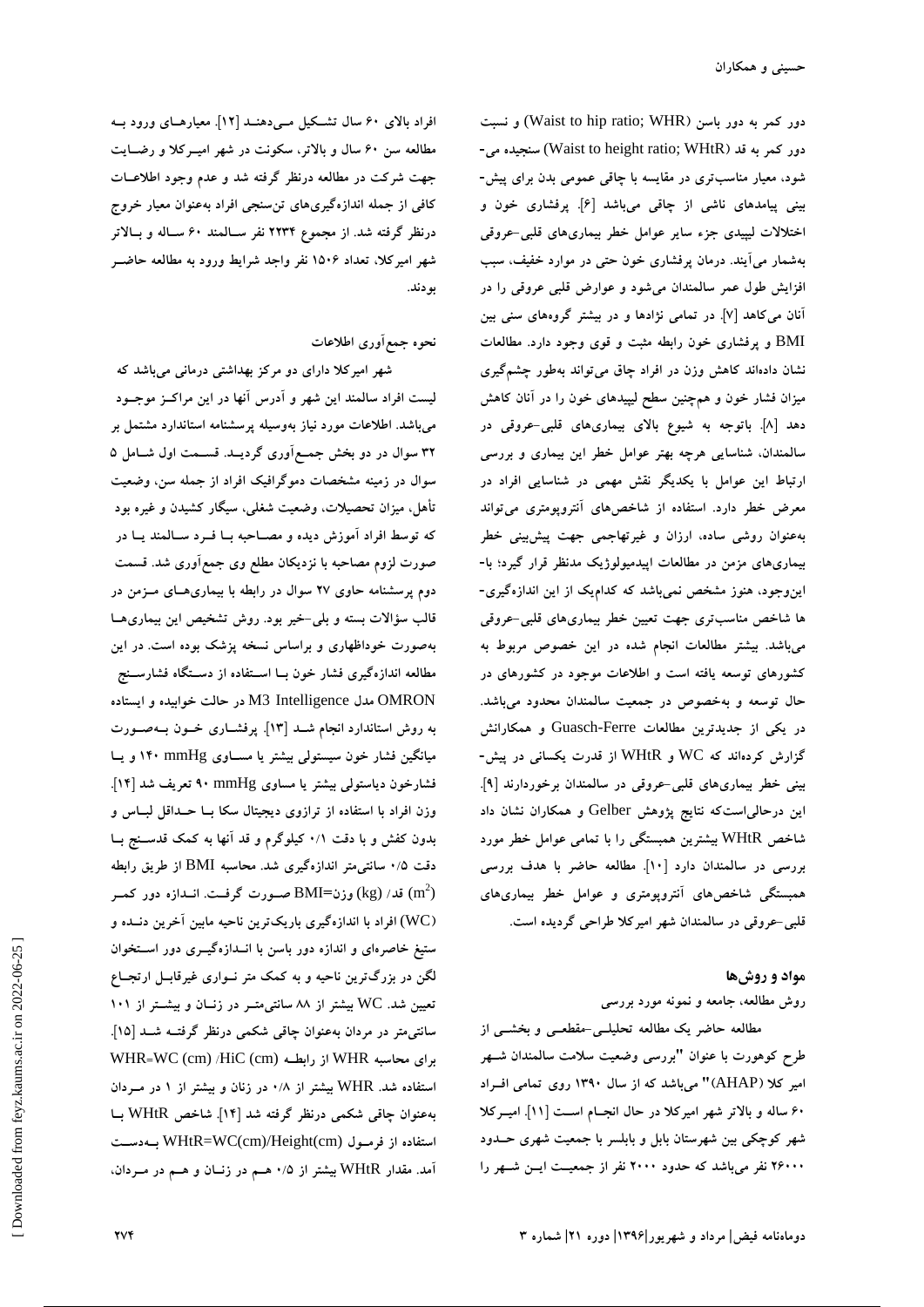**نشاندهنده چاقي شكمي ميباشد [13]. جهت سنجش فاكتورهـاي بيوشيميايي از جمله تـريگليسـريد، كلسـترول تـام،** C-LDL **و** C-HDL **از تمامي افراد شركت كننده در حالت ناشتا خونگيـري انجام گرفت.** 

#### **روش سنجش شاخصهاي بيوشيميايي:**

**اندازهگيري تريگليسريد، كلسترول تام و** C-HDL **به- روش آنزيماتيك و رنگسنجي و با استفاده از كيت پـارسآزمـون انجام شد. غلظت** C-LDL **پس از انـدازهگيـري كلسـترول تـام، تريگليسريد و** C-HDL**، با استفاده از فرمول فريد-والد محاسـبه گرديد.** 

**آناليز آماري** 

**تجزيه و تحليل دادهها توسط نرمافزار** SPSS **ويرايش 19 انجام گرفت. دادهها بـهصـورت ميـانگين (± انحـراف معيـار) و فراواني (درصد) بهترتيب براي متغيرهاي كمي و كيفي ارائه شدند. براي مقايسه مقادير متغيرها بين دو گروه زنان و مردان از آزمـون** t **مستقل استفاده شد. بـهمنظـور تعيـين همبسـتگي ميـان هريـك از**

**شاخصهاي آنتروپومتري و عوامل خطر بيماريهاي قلبي-عروقي، از ضريب همبستگي پيرسون استفاده شد. مقادير***P* **كمتر از 0/05 از نظر آماري معنيدار درنظر گرفته شد.** 

#### **نتايج**

**در مطالعه حاضر تعـداد 1506 نفـر سـالمند 60 سـاله و بالاتر ساكن شهر اميركلا شامل 836 نفر (55/5 درصد) مرد و 670 نفر (44/5 درصد) زن شركت داشتند. ويژگيهاي دموگرافيك افراد شركت كننده در مطالعه به تفكيك جنس در جدول شماره 1 نشان داده شده است. همانطور كه در اين جدول مشهود است، از نظـر سطح تحصيلات، 63/4 درصد شركت كنندگان در مطالعه بيسواد و از نظر وضعيت تأهل، 85/3 درصد آنان متأهل بودهاند. همچنين، گروهبندي سني شركتكنندگان نشان داد كه 36/9 درصد سالمندان در گروه سني 60-64 سال قرار داشتهاند، درحاليكه كمترين تعداد شركتكنندگان مربوط به گروه سني بـالاي 85 سـال بـوده اسـت (3/1 درصد). همچنين، 19/1 درصد از سالمندان شركت كننده در مطالعه، سابقه مصرف سيگار داشتهاند.** 

جدول شماره ١- ويژگي هاي دموگرافيك سالمندان شهر اميركلا به تفكيك جنس طي سالهاي ٩١-١٣٩٠

|             | متغیرهای مورد مطالعه                      | تعداد (در صد)                                                      |                                             |                       |  |
|-------------|-------------------------------------------|--------------------------------------------------------------------|---------------------------------------------|-----------------------|--|
|             |                                           | زن                                                                 | مر د                                        | کل                    |  |
|             | متأهل                                     | $(77/7)$ $010$                                                     | $(01/1)$ VV $\cdot$                         | $(10/T)$ 1710         |  |
| وضعيت تأهل  | همسر فوت شده                              | $(1 \cdot / 1) 107$                                                | $(Y/\mathfrak{F})$ &&                       | $(17/0)$ $71A$        |  |
|             | طلاق گرفته                                | $(\cdot/\tau)$ $\tau$                                              | ٠                                           | $(\cdot/\tau)$ $\tau$ |  |
|             | بے سواد                                   | $(20/T)$ $\Delta T$                                                | $(Y\Lambda/1)$ $YYY$                        | $(FY/Y)$ 900          |  |
|             | ابتدایی                                   | $(Y/1)$ $\lambda$                                                  | $(Y \cdot \mathscr{F})$ $Y \cdot$           | $(7V/V)$ $71A$        |  |
| سطح تحصيلات | راهنمایی تا دیپلم                         | $(1/f)$ TF<br>$(Y/\tau)$ ۶۶<br>$(Y/Y)$ $YY$<br>$(\cdot/\hat{r})$ ٩ |                                             | $(0/9)$ 9.            |  |
|             | دانشگاهی                                  |                                                                    |                                             | $(Y/\Lambda)$ fr      |  |
|             | $\mathfrak{S}$ + $ \mathfrak{S}$          | $(19/7)$ TFF                                                       | $(Y \cdot / V)$ $Y \cdot Y$                 | $(49/9)$ 008          |  |
|             | $60 - 69$                                 | $(9/0)$ 144                                                        | (11/0) 1VT                                  | $(71)$ $T1V$          |  |
|             | $V^* - V^*$                               | $(V/\Delta)$ 117                                                   | (1.71) 107                                  | $(1V/F)$ 760          |  |
| سن (سال)    | $VQ - VQ$                                 | $(V) \cup \Delta$                                                  | $(\Lambda/\Lambda)$                         | $(10/1)$ YYV          |  |
|             | $\Lambda$ $\cdot$ $ \Lambda$ $\mathbf{f}$ | $(Y/9)$ fr                                                         | $(Y/\mathfrak{r})$ $\Delta \mathfrak{r}$    | $(6/7)$ 90            |  |
|             | $\lambda \Delta \leq$                     | $(1/f)$ $Y1$                                                       | $(1/V)$ 70                                  | $(1)$ 1) $19$         |  |
|             | بلى                                       | (·/V)                                                              | $(1\Lambda/\mathfrak{F})$ TV $\mathfrak{F}$ | $(19/1)$ YAV          |  |
| مصر ف سیگار | خير                                       | $(YY/V)$ $699$                                                     | $(7V/Y)$ $\Delta$ ۶.                        | $(1.49)$ 1719         |  |

**درصد مردان و 96/4 درصد زنان دچار چاقي شكمي بودهاند. هم- چنين، بر مبناي شاخص** WHtR**، 93/4 درصد شـركت كننـدگان دچار چاقي شكمي بودهاند. جدول شـماره 2 ميـانگين و انحـراف معيار سن، شاخصهاي آنتروپومتري و عوامل خطـر بيمـاريهـاي**

**بهترتيب 43 و 24/2 درصد افراد شركتكننـده در مطالعـه، دچـار اضافه وزن و چاقي بودند، درحاليكه 32/7 درصد افـراد از** BMI **طبيعي برخوردار بودند. 52/1 درصد مردان و 45/6 درصـد زنـان،** WC **بيشتر از اندازه طبيعي داشتند. براساس شـاخص** WHR**، 99**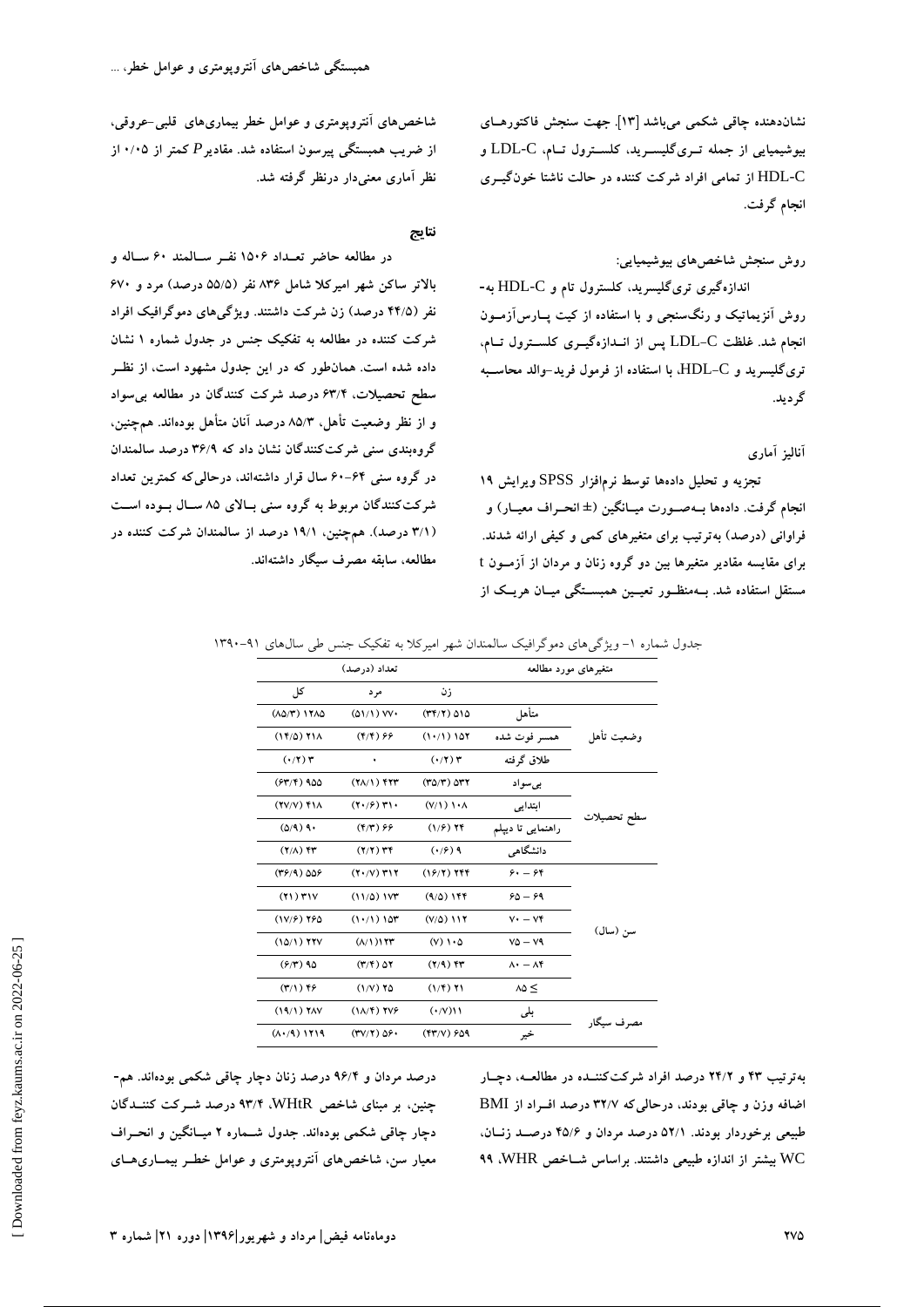**قلبي-عروقي را به تفكيك جنس در افراد مورد مطالعه نشان مـي- دهد. براساس اين جدول ميانگين سني مردان بهطور معنـيداري از زنان بيشتر بود (0/001**=*P***(. بهعلاوه، ميانگين** BMI **در زنان بـه- طور معنيداري بيشـتر از مـردان بـود (0/001**=*P***(. در خصـوص شاخصهاي آنتروپومتري مربوط به چاقي شكمي نيز ميانگين** WC **و** WHtR **در زنان بهطور معنيداري بالاتر از مردان بود (بهترتيب 0/008**=*P* **و 0/001**=*P***(، درحاليكه** WHR **در مـردان بـالاتر از زنان بود (0/001**=*P***(. ميانگين فشار خون سيسـتولي و دياسـتولي**

**در ميان زنان و مـردان اخـتلاف معنـيداري نداشـت (بـهترتيـب 0/71=***P* **و 0/16=***P***(، درحاليكه ميانگين سطح سرمي كلسـترول تام،** LDL **و تريگليسريد در زنان بـهطـور معنـيداري بـالاتر از مردان و ميانگين سطح سرمي** C-HDL **در زنان بهطور معنيداري كمتر از مردان بود (0/05>***P***(. ضرايب همبستگي ميـان شـاخص- هاي آنتروپومتري و عوامل خطر بيماريهاي قلبي-عروقي در افراد شركت كننده در جدول شماره 3 آمده است.** 

جدول شماره ۲- ميانگين و انحراف معيار سن، شاخصهاي آنتروپومتري و عوامل خطر بيماريهاي قلبي-عروقي به تفكيك جنس در سالمندان شهر

| امیر کلا طی سال\$ای ۹۱–۱۳۹۰            |                                       |                                            |                                      |  |  |  |  |  |  |
|----------------------------------------|---------------------------------------|--------------------------------------------|--------------------------------------|--|--|--|--|--|--|
| P                                      | ;ن (n=۶۷۰);                           | مر د (n=۸۳۶)                               | متغيرها                              |  |  |  |  |  |  |
|                                        | $X \pm SD$                            | $X \pm SD$                                 |                                      |  |  |  |  |  |  |
| $\cdot/\cdot\cdot$ \*                  | $6\lambda$ /Y $\lambda \pm 6$ /AV     | $99/99 \pm V/09$                           | سن (سال)                             |  |  |  |  |  |  |
| $\cdot$ / $\cdot$ $\cdot$ <sup>*</sup> | <b>YA/OY±Y/VY</b>                     | 76/11±4/07                                 | $(Kg/m^2)$ BMI                       |  |  |  |  |  |  |
| $\cdot/\cdot\cdot\wedge^{\circ}$       | 98/04±1.188                           | 90/1.11/17                                 | $\left($ cm $\right)$ WC             |  |  |  |  |  |  |
| $\cdot$ / $\cdot$ $\cdot$ <sup>*</sup> | $\cdot$ /91 $\pm$ $\cdot$ / $\cdot$ ۶ | $\cdot$ /90 $\pm$ $\cdot$ / $\cdot$ ۶      | WHR                                  |  |  |  |  |  |  |
| $\cdot$ / $\cdot$ $\cdot$ <sup>*</sup> | $\cdot$ / $5$ ۳+ $\cdot$ / $\cdot$ V  | $\cdot$ /0 $\lambda$ + $\cdot$ / $\cdot$ ۶ | WHtR                                 |  |  |  |  |  |  |
| $\cdot$ /V\\                           | 1437.277779                           | 147/09±77/19                               | فشار خون سیستول <sub>ی</sub> (mmHg)  |  |  |  |  |  |  |
| $\cdot$ /16V                           | $\lambda$ 1/9 $\lambda \pm 11/9$ ۳    | $\lambda$ 1/13 $\pm$ 17/06                 | فشار خون دیاستول <sub>ی</sub> (mmHg) |  |  |  |  |  |  |
| $\cdot/\cdot\cdot$ \*                  | 2.6/19±44/44                          | 188/199178                                 | کلسترول تام (mg/dl)                  |  |  |  |  |  |  |
| $\cdot$ / $\cdot$ $\cdot$ <sup>*</sup> | 137/67±46/60                          | 17377±39/96                                | $(mg/dl)$ LDL                        |  |  |  |  |  |  |
| $\cdot/\cdot\cdot$ r <sup>o</sup>      | $T9/11+T5/1$                          | 44/477746                                  | (mg/dl) HDL                          |  |  |  |  |  |  |
| $\cdot/\cdot\cdot$ \*                  | 1VF/97±19/V&                          | 149/71±VA/46                               | تری گلیسرید (mg/dl)                  |  |  |  |  |  |  |
|                                        |                                       |                                            |                                      |  |  |  |  |  |  |

\***مقادير** *P* **از نظر آماري معنيدار (كمتر از 0/05)** 

جدول شماره ٣- ضرايب همبستگي ميان شاخص،هاي آنتروپومتري و عوامل خطر بيماري،اي قلبي-عروقي در سالمندان شهر اميركلا طي سالهاي ۹۱-۱۳۹۰

| ترى گليسريد<br>r(p)                                            | $HDL-C$<br>r(p)                                                 | LDL-C<br>r(p)                                       | كلسترول تام<br>r(p)                                           | فشار خون دياستولى<br>r(p)                                      | فشار خون سیستولمی<br>r(p)                                     |        | عامل خطر<br>شاخص<br>انتروپومتری |
|----------------------------------------------------------------|-----------------------------------------------------------------|-----------------------------------------------------|---------------------------------------------------------------|----------------------------------------------------------------|---------------------------------------------------------------|--------|---------------------------------|
| $\cdot/\mathcal{M}(\cdot/\cdot\cdot\mathcal{N})^*$             | $\cdot/\cdot\hat{r}(\cdot/\cdot\mathsf{Y})^{\circ}$             | $\cdot/\cdot \tau (\cdot/\sqrt{2})$                 | $\cdot/\cdot \cdot (\cdot/\cdot \cdot)^{\circ}$               | $\cdot/19(\cdot/\cdot\cdot1)^*$                                | $\cdot/\mathcal{N}(\cdot/\cdot\cdot\mathcal{N})^{\circ}$      | کل     |                                 |
| $\cdot$ /۲ $\cdot$ (< $\cdot$ / $\cdot$ $\cdot$ ) <sup>*</sup> | $\cdot/\cdot$ (< $\cdot/\cdot\cdot$ ) $^{\circ}$                | $\cdot / \cdot ( \cdot / \sqrt{2})$                 | $\cdot/\cdot\wedge$ ( $\leq \cdot/\cdot\wedge$ ) <sup>*</sup> | $\cdot$ /۲۳ $(<\cdot/\cdot\cdot)$ °                            | $\cdot$ /19 $(<\cdot/\cdot\cdot$ 1) <sup>o</sup>              | مر دان | BMI<br>$(kg/m^2)$               |
| $\cdot/\sqrt{9}$ (< $\cdot/\sqrt{)}$ <sup>*</sup>              | $-\cdot/(\cdot/(\cdot/(\cdot))$                                 | $-\cdot/\cdot \cdot (\cdot/\Delta\Delta)$           | $\cdot/\cdot\cdot(\cdot/\vee\cdot)$                           | $\cdot/\sqrt{0}(<\cdot/\cdot\cdot)$                            | $\cdot/\cdot$ (< $\cdot/\cdot$ ) <sup>*</sup>                 | زنان   |                                 |
| $\cdot/\Lambda$ $(\cdot/\cdot\cdot)$ <sup>*</sup>              | $\cdot$ / $\cdot$ ۶ $(\cdot/\cdot)$ °                           | $-\cdot$ / $\cdot$ ۲ ( $\cdot$ /۳۵)                 | $\cdot$ / $\cdot$ $\cdot$ ( $\cdot$ / $\tau$ $\wedge$ )       | $\cdot$ /۲ $\cdot$ $(\cdot/\cdot\cdot)$ <sup>*</sup>           | $\cdot/\Lambda (\cdot/\cdot\cdot)^{\circ}$                    | کل     | <b>WC</b><br>(cm)               |
| $\cdot$ /۲ $\cdot$ (< $\cdot$ / $\cdot$ $\cdot$ ) <sup>*</sup> | $\cdot/\cdot$ $(<\cdot/\cdot\cdot)$ <sup>*</sup>                | $-1/1.9$ ( $(1/19)$ )                               | $\cdot/\cdot \Delta$ $(\cdot/\Lambda \cdot)$                  | $\cdot$ /۲۳ $(<\!\!\cdot\!\!$ / $\cdot\!\!$ )*                 | $\cdot$ /۲۲ $(<\!\!\cdot\!\!$ / $\cdot\!\!$ ) <sup>*</sup>    | مر دان |                                 |
| $\cdot$ /\F(<\\times\) <sup>*</sup>                            | $\cdot/\cdot\cdot(\cdot/\sqrt{r})$                              | $-\cdot/\cdot \mathcal{E}(\cdot/\setminus \cdot)$   | $-\cdot/\cdot \cdot (\cdot/\Delta \cdot)$                     | $\cdot$ /19(< $\cdot$ / $\cdot$ 1) <sup>*</sup>                | $\cdot$ /۱۳ (< $\cdot$ / $\cdot$ ۱) $\degree$                 | زنان   |                                 |
| $\cdot/\mathcal{N}(\cdot/\cdot\cdot\mathcal{N})^{\circ}$       | $\cdot/\cdot \Delta (\cdot/\cdot \mathfrak{r})^{\circ}$         | $ \cdot$ / $\cdot$ ۶ $(\cdot/\cdot)$ <sup>*</sup>   | $ \cdot$ / $\cdot$ ۶ $(\cdot/\cdot)$ <sup>*</sup>             | $\cdot$ / $\cdot$ 9 $(\cdot/\cdot\cdot)$ <sup>*</sup>          | $\cdot$ /17 $(\cdot/\cdot\cdot)$ <sup>*</sup>                 | کل     | <b>WHR</b>                      |
| $\cdot$ /۲ $\cdot$ ( $\leq \cdot/\cdot\cdot$ ) <sup>*</sup>    | $\cdot/\cdot \wedge (\cdot/\cdot)$ <sup>*</sup>                 | $ \cdot$ / $\cdot$ ۳ $(\cdot$ /۳۷)                  | $\cdot/\cdot\cdot($ ./ $\cdot$ /)                             | $\cdot$ /10 (< $\cdot$ / $\cdot$ 1) <sup>*</sup>               | $\cdot$ /10 (< $\cdot$ / $\cdot$ 1) <sup>*</sup>              | مر دان |                                 |
| $\cdot/\sqrt{2}$ $(<\cdot/\cdot\cdot\sqrt{2})$                 | $\cdot/\cdot\mathcal{F}(\cdot/\cdot\mathbf{q})$                 | $-\cdot/\cdot$ \ $(\cdot/\forall \tau)$             | $-1.55(1.79)$                                                 | $\cdot$ / $\cdot$ 9( $\cdot$ / $\cdot$ 1) <sup>*</sup>         | $\cdot$ / $\cdot$ 9( $\cdot$ / $\cdot$ 1) $^{\circ}$          | زنان   |                                 |
| $\cdot$ /۲ $\cdot$ $(\cdot/\cdot\cdot)$ <sup>*</sup>           | $\cdot$ / $\cdot$ ۹ $(\cdot/\cdot\cdot)$ <sup>*</sup>           | $\cdot/\cdot$ ( $\cdot/\cdot$ ) $^{\circ}$          | $\cdot$ /11 $(\cdot/\cdot\cdot)$ <sup>*</sup>                 | $\cdot$ /1Y $(\cdot/\cdot\cdot)$ <sup>*</sup>                  | $\cdot$ /1Y $(\cdot/\cdot\cdot)$ <sup>*</sup>                 | کل     | WHtR                            |
| $\cdot$ /11 $(\cdot/\cdot\cdot1)^{\circ}$                      | $\cdot$ / $\cdot$ 9 (< $\cdot$ / $\cdot$ $\cdot$ ) <sup>*</sup> | $\cdot/\cdot\cdot$ $\circ$ $(\cdot/\lambda\lambda)$ | $\cdot$ / $\cdot$ ۶ (< $\cdot$ / $\cdot$ ۴) $\circ$           | $\cdot$ /۲ $\cdot$ (< $\cdot$ / $\cdot$ $\cdot$ ) <sup>*</sup> | $\cdot$ /71 (< $\cdot$ / $\cdot$ 1) <sup>*</sup>              | مر دان |                                 |
| $\cdot/17(<\cdot/\cdot1)^{2}$                                  | $\cdot/\cdot$ $\mathfrak{r}(\cdot/\mathfrak{r}\Lambda)$         | $-1/17(+191)$                                       | $\cdot/\cdot$ \ $(\cdot/\forall f)$                           | $\cdot/\mathcal{N}(\leq \cdot/\cdot\cdot\mathcal{N})^*$        | $\cdot/\mathcal{N}(\leq \cdot/\cdot\cdot\mathcal{N})^{\circ}$ | زنان   |                                 |

\* **مقادير** *P* **از نظر آماري معنيدار (كمتر از 0/05)**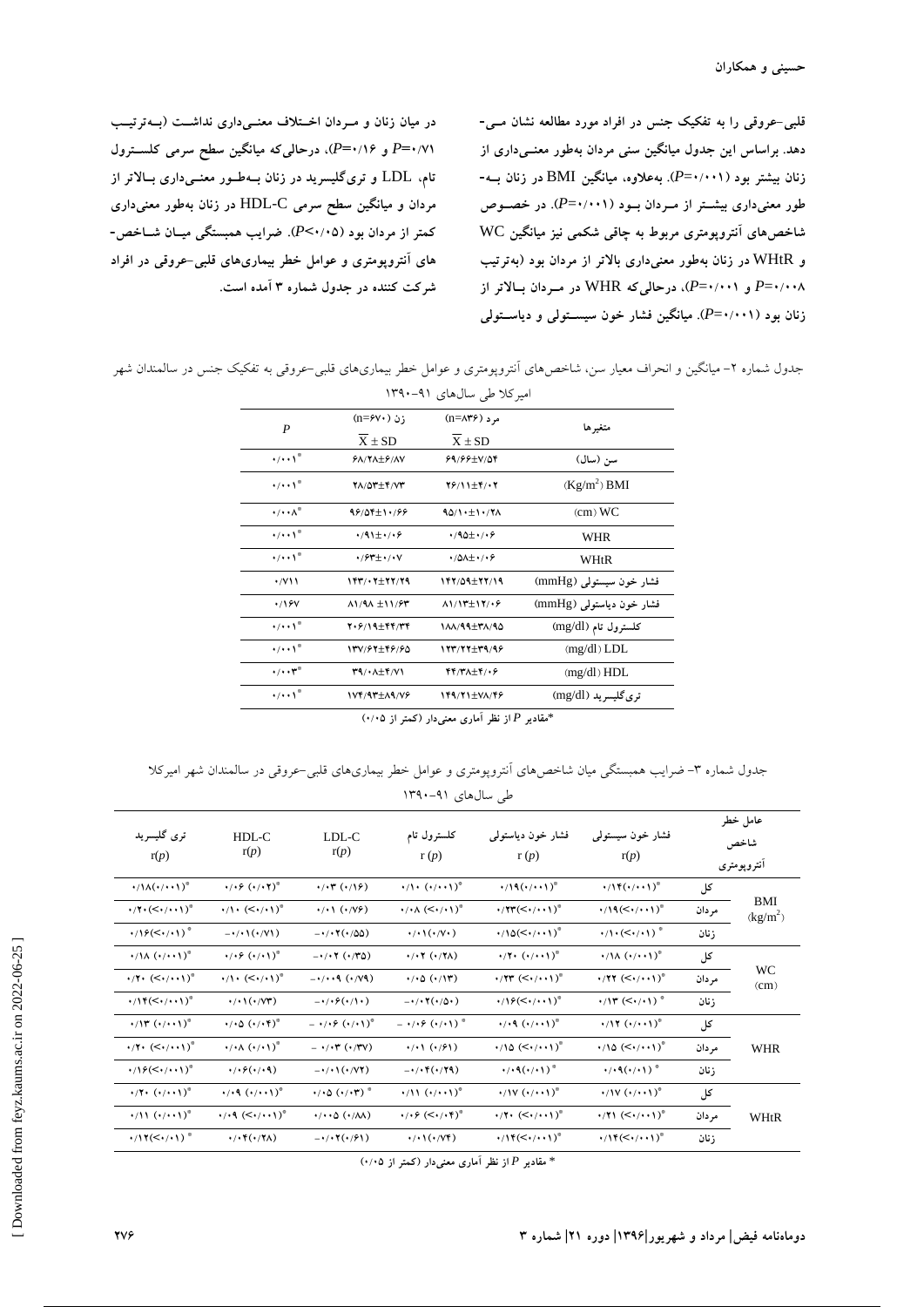**بين شاخص** BMI **و فشار خون سيستولي، دياسـتولي، كلسـترول تام،**C-HDL **و تريگليسريد ارتباط مثبت و معنيدار وجود داشت. شاخص** WC **نيز با فشار خون سيستولي، دياسـتولي،** C-HDL **و تريگليسريد همبستگي مثبت و معنيدار داشـت. همبسـتگي ميـان** WHR **و فشار خون سيسـتولي و دياسـتولي،** C-HDL **و تـري- گليسريد مثبت و معنيدار و ارتباط ميان اين شاخص آنتروپـومتري با كلسترول تام و** C-LDL **منفي و معنيدار بود. همانگونه كه در جدول شماره 3 مشهود است** WHtR **با تمامي عوامل خطر مـورد بررسي در كل نمونهها، ارتباط مثبت و معنـيدار داشـت. از ميـان عوامل خطر بيماريهاي قلبي-عروقـي، فشـار خـون سيسـتولي و دياستولي با تمامي شاخصهاي آنتروپومتري هم در زنان و هـم در مردان و هم در كل نمونهها ارتبـاط معنـيدار داشـت. هـمچنـين، ارتباطات مشاهده شده ميان شاخصهـاي آنتروپـومتري و عوامـل خطر بيماريهاي قلبي-عروقي در مردان سالمند شهر اميركلا قوي- تر از زنان بود.** 

**بحث** 

**مقايسه ميانگين شاخصهاي چاقي عمومي و مركـزي در اين مطالعه (جدول شماره 2) نشان مـيدهـد سـالمندان زن شـهر اميركلا بهطور معنيداري از سالمندان مرد اين شهر چاقتر بودهاند. همچنين، ميانگين تعداد زيادي از عوامل خطر بيماريهاي قلبـي- عروقي در زنان بهطور معنيداري بالاتر از مردان بوده است. مـي- توان نتيجهگيري كرد كه بهطور كلي زنان سالمند شـهر اميـركلا از وضعيت سلامتي نامناسبتري نسبت به مردان سـالمند ايـن شـهر برخوردار هستند و بيشتر در معرض خطر بيماريهاي قلبي-عروقي قرار دارند كه ضرورت مداخلات زودهنگام و تغيير سبك زنـدگي را در اين افراد آشكار مـيكنـد. چـاقي عامـل خطـر بسـياري از بيماريهاي مزمن از جمله ديابت نوع ،2 پرفشاري خون، بيمـاري- هاي قلبي-عروقي، اسـتئوآرتريت، و سـرطان مـيباشـد [17،16]. علاوه بر كل توده چربي بدن، الگوي توزيع چربي كه در دو نـوع چاقي مركزي يا آندروئيد و چاقي محيطي يا ژينوئيـد طبقـهبنـدي ميشود نيز داراي اهميت ويژه است [17]. نتـايج مطالعـه حاضـر نشان داد كه بين شاخص** BMI **و فشار خون سيستولي، دياستولي، كلسترول تام و تريگليسريد در سالمندان شهر اميركلا ارتباط مثبت و معنيدار وجود دارد كه همسو بـا يافتـههـاي تعـداد زيـادي از پژوهشها از جملـه مطالعـه** Kotian **و همكـاران [18] در زنـان جـوان، اسـماعيل زاده و همكـاران [6] روي مـردان بزرگسـال و** Kataria **و همكاران [5] در مردان ميانسال مبتلا بـه بيمـاريهـاي قلبي عروقي ميباشد. در حال حاضر در مدلهايي كه عوامل خطر**

**بيماريهاي قلبي-عروقي را ارايه ميكنند، تنها** BMI **كه شـاخص چاقي عمومي ميباشد بهعنوان عامل خطر در نظر گرفته ميشـود، درحاليكه برخي از مطالعات نشان دادهانـد شـاخصهـاي چـاقي مركزي اندازهگيريهاي دقيقتري در اين خصوص ميباشـند [19]. شاخص** BMI **تفاوتي ميان توده چربي و توده بدون چربـي بـدن قائل نميشود. افرادي كه بر اساس طبقهبندي** BMI **در يك دسـته قرار ميگيرند، لزوما از نظر توده چربي بدن و ميزان خطر ابتلا بـه بيماريهاي متابوليك از جمله بيماريهاي قلبـي-عروقـي يكسـان نيستند [19]. از طرف ديگر شاخصهاي آنتروپـومتري مربـوط بـه چاقي شكمي نيز مزايا و معايبي دارند. اندازهگيري شـاخص** WC **آسان است و خطاي اندازهگيري و محاسبه در مـورد آن كمتـر از شاخص** WHR **و** WHtR **رخ ميدهد، اما** WC **خطر بيماريهاي قلبي-عروقي را براي افراد با قد كوتاه و بلند يكسان برآورد مـي- كند [17،18]. محدوديت اصلي شـاخص** WHR **ايـن اسـت كـه اندازه دور كمر و اندازه دور باسن هر دو تحت تأثير كـاهش وزن كاهش مييابند، كه منجر به برآورد كمتـر خطـر توسـط شـاخص** WHR **ميشود [9]. همچنين،** WC **و** WHR **نياز به تعريف نقاط برش با توجه به نژاد و جنس براي جوامع مختلف دارند، درحالي- كه نقطه برش در مورد** WHtR **براي هر دو جنس و تمام نژادهـا، هم كودكان و هم بزرگسالان، يكسان است [19]. بااينوجود، هنوز بهخوبي مشخص نميباشد كه كدام شاخص آنتروپومتري بيشتر بـا خطر بيماريهاي قلبي در ارتباط است. در مطالعه حاضر شـاخص** WC **و** WHR **با فشار خون سيستولي و دياستولي و تريگليسريد ارتباط مثبت و معنيدار داشت. همبستگي ميان** WHtR **با تمـامي عوامل خطر مورد بررسي در سالمندان شهر اميركلا مثبت و معني- دار بود. اين يافته همسو با نتايج بسياري ديگر از مطالعات از جمله مطالعـه** Knowles **و همكـاران در بزرگسـالان [20]،** Gelber **و همكاران در سالمندان [10]،** Ho **و همكاران در بزرگسالان [21]، و** Lee **و همكاران در بزرگسالان [22] ميباشد. اين درحالياستكـه اسماعيل زاده و همكارانش گـزارش كـردهانـد** WHR **شـاخص بهتري جهت غربالگري عوامل خطر بيماريهاي قلبي-عروقـي در مردان بزرگسال شهر تهران ميباشـد [6].** Turcato **و همكـارانش نشان دادند شاخص** WC **بيشترين همبستگي را بـا عوامـل خطـر بيماريهاي قلبي-عروقي در سالمندان دارا ميباشد [23]. از طرف ديگـــر در مطالعـــه** Ferre-Guasch **و همكـــاران [9]،** WC **و** WHtR **از قدرت يكساني در پيشبيني خطر بيماريهـاي قلبـي- عروقي در سالمندان برخوردار بودند. يكـي از دلايـل تفـاوت در نتايج مطالعات ميتواند مربوط به اين موضوع باشد كـه پـژوهش- هاي فوق در كشورهاي مختلف روي جمعيتهـايي بـا نژادهـا و**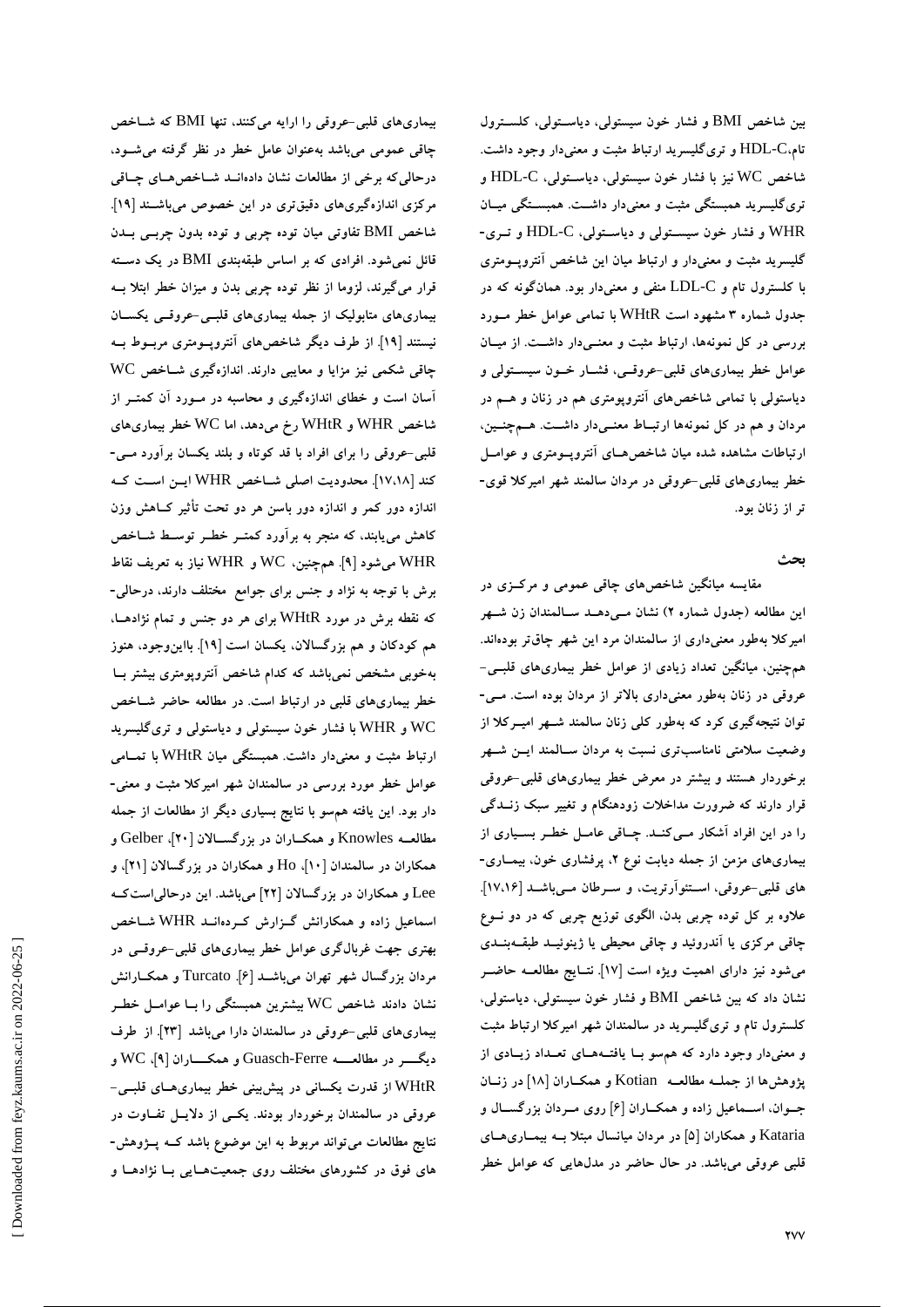**گروههاي سني و جنسي متفاوتي انجام شدهاند و همانگونه كه ذكر شد، نحوه توزيع چربي در بدن ميتواند تحت تأثير اين عوامل قرار گيرد، بهطوريكه در مطالعه حاضر نيز همبستگي ميان شاخصهاي آنتروپومتريك با عوامل خطر بيماريهاي قلبي-عروقـي در مـردان سالمند قويتر از زنان سالمند بود. همبستگي مثبت ميان** WHtR **و** C-HDL **كه در مطالعه حاضر مشاهده شد، با مطالعـات قبلـي در تناقض است، اما مقدار عددي اين همبسـتگي در مطالعـه كنـوني ناچيز بوده است. مكانيسمهايي وجود دارند كه توضيح مـيدهنـد چگونه چاقي شكمي ميتواند با بيمـاريهـاي قلبـي-عروقـي در ارتباط باشد. تجمع چربي احشايي منجر بـه ليپـوليز و آزادسـازي اسيدهاي چرب آزاد به وريد پورت ميشود كه نسـبت بـه اثـرات آنتيليپوليتيك انسولين مقاوم است. همچنين، غلظت بالاي اسيدهاي چرب آزاد متابوليسم كبدي را دچار اختلال ميكند [17]. افـزايش بافت چربي بدن منجر به توليد سيتوكينهاي التهابي و بهدنبـال آن مهاجرت ماكروفاژها به بافت چربي ميشود. در نتيجه فرآينـدهاي التهابي سيستميك رخ ميدهد كه ميتواند بهطور مستقيم در بـروز بيماريهاي قلبي-عروقي دخالـت داشـته باشـد [24]. اسـتفاده از**

[8] Babatsikou F, Zavitsanou A. Epidemiology of hypertension in the elderly. *Health Sci J* 2010; 4(1): 24-30.

[9] Guasch-Ferre M, Bullo M, Martýnez-Gonza´lez MA, Corella D, Estruch R, Covas M, et al. Waistto-Height Ratio and Cardiovascular Risk Factors in Elderly Individuals at High Cardiovascular Risk. *PLOS One* 2012; 7(8): 1-6.

[10] Gelber RP, Gaziano JM, Orav EJ, Manson JE, Buring JE, Kurth T. Measures of obesity and cardiovascular risk among men and women. *J Am Coll Cardiol* 2008; 52(8): 605-15.

[11] Hosseini SR, Cumming RG, Kheirkhah F, Nooreddini H, Baiani MA, Mikaniki E, et. al. Cohort profile: The Amirkola Health and Aging Project. *Int J Epidemiol* 2014; 43(5): 1393-400.

[12] Hosseini SR, Zabihi A, Savadkohi S, Bijani A. Prevalencse of chronic diseases in elderly population in Amirkola (2006-2007). *JBUMS* 2008; 10(2): 68-75. [in Persian]

[13] Zhang C, Rexrode KM, van Dam RM, Li TY, Hu FB. Abdominal obesity and the risk of all-cause, cardiovascular, and cancer mortality: sixteen years of follow-up in US women. *Circulation* 2008; 117(13): 1658-67.

[14] CDC Report: Vital Signs: Awareness and Treatment of Uncontrolled Hypertension Among Adults-United States, 2003–2010. 2012; 61(35): 703-9.

[15] Lysen L, Israel D. Nutrition for Health and Fitness. In: Mahan LK, Escott-Stump S, Raymond

**شاخصهاي آنتروپومتري ميتواند بهعنوان روشـي سـاده، ارزان و غيرتهاجمي جهت پيشبيني خطر بيماريهاي قلبي-عروقي مـدنظر قرار گيرد. از محدوديتهاي ايـن پـژوهش مقطعـي بـودن روش مطالعه است كه امكان بررسي رابطه علت و معلولي در آن وجـود ندارد.** 

**نتيجهگيري** 

**در مجموع ميتوان گفت در سـالمندان شـهر اميـركلا،** WHtR **همبستگي بيشتري با عوامـل خطـر بيمـاريهـاي قلبـي- عروقي دارد.** 

**تشكر و قدرداني** 

**از معاونت تحقيقات و فناوري دانشگاه علوم پزشكي بابل به جهت تأمين هزينه مالي اين طرح به شماره ،2220 و از همكاران مركز بهداشتي درماني شماره 2 شهر اميركلا و بهويژه از سالمندان محترم اين شهر بهدليل شركت در اين مطالعه تشكر و قدرداني به- عمل ميآيد.** 

#### *References:*

[1] Definition of an older or elderly person. World Health Organization.

Available at: http://www.who.int/healthinfo/ survey/ageingdefnolder/en/index.html.

[2] Habibi A, Nemadi-Vosoughi M, Habibi S, Mohammadi M. Quality of life and prevalence of chronic illnesses among elderly people: A crosssectional survey. *J Health Hygiene* 2012; 3(1): 58- 66. [in Persain]

[3] Abdollahi A, Hosseini S, Salehi A, Vaghari G, BehnamPour N. The risk factors of coronary disorders in the elderly. *J Res Development Nurs Midwifery* 2013; 10(2): 18-25. [in Persain]

[4] Baek Y, Park K, Lee S, Jang E. The prevalence of general and abdominal obesity according to sasang constitution in Korea. *BMC Complement Altern Med* 2014; 14(1): 298.

[5] Kataria SK, Srivastava I, Dadhich A. The study of anthropometric parameters to predict cardiovascular disease risk factors in adult population of western Rajasthan. *J Anat Soc India* 2010; 59(2): 211-5.

[6] Esmaillzadeh A, Mirmiran P, Azizi F. Waist-tohip ratio is a better screening measure for cardiovascular risk factors than other anthropometric indicators in Tehranian adult men. *Int J Obes Relat Metab Disord* 2004; 28(10): 1325-32.

[7] Fakhrzadeh H, Sharifi F. Cardiovascular diseases in the elderly. *J Gorgan Uni Med Sci* 2012; 14(3): 1-9. [in Persian]